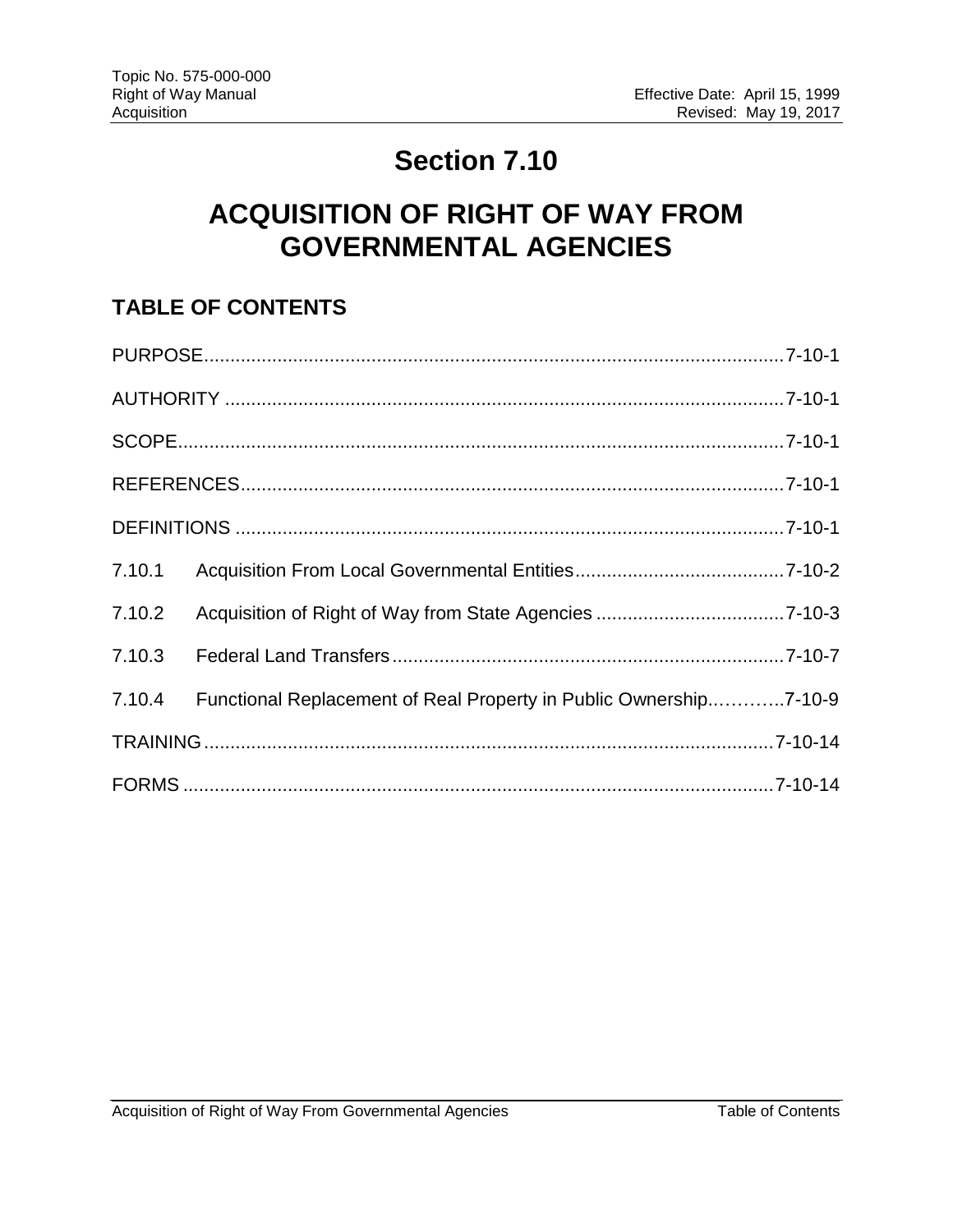## **Section 7.10**

## **ACQUISITION OF RIGHT OF WAY FROM GOVERNMENTAL AGENCIES**

#### <span id="page-1-0"></span>**PURPOSE**

The purpose of this section is to provide procedures for the Florida Department of Transportation (the Department) to use when acquiring right of way from governmental agencies.

#### <span id="page-1-1"></span>**AUTHORITY**

Section 20.23(3)(a), Florida Statutes Section 334.048(3), Florida Statutes

#### <span id="page-1-2"></span>**SCOPE**

This section impacts individuals within all units of the Department who are responsible for acquiring right of way from other governmental agencies.

#### <span id="page-1-3"></span>**REFERENCES**

23 United States Code 107 (d) 23 United States Code 317 49 United States Code 303 54 United States Code 300101 Chapter 253, Florida Statutes Constitution of the State of Florida, Article X, Section 6, Eminent Domain National Environmental Policy Act of 1969, 42 United States Code 4332 Rule 18-2.018, Florida Administrative Code Section 6.1, Appraisal and Appraisal Review Section 7.2, Negotiation Process Section 9, Relocation Assistance Section 337.29, Florida Statutes Uniform Relocation Assistance and Real Property Acquisition Policies Act

#### <span id="page-1-4"></span>**DEFINITIONS**

**Federal Lands:** All lands controlled by the Federal Government or any of its agencies, such as the U.S. Military, Veteran's Administration or the Bureau of Indian Affairs.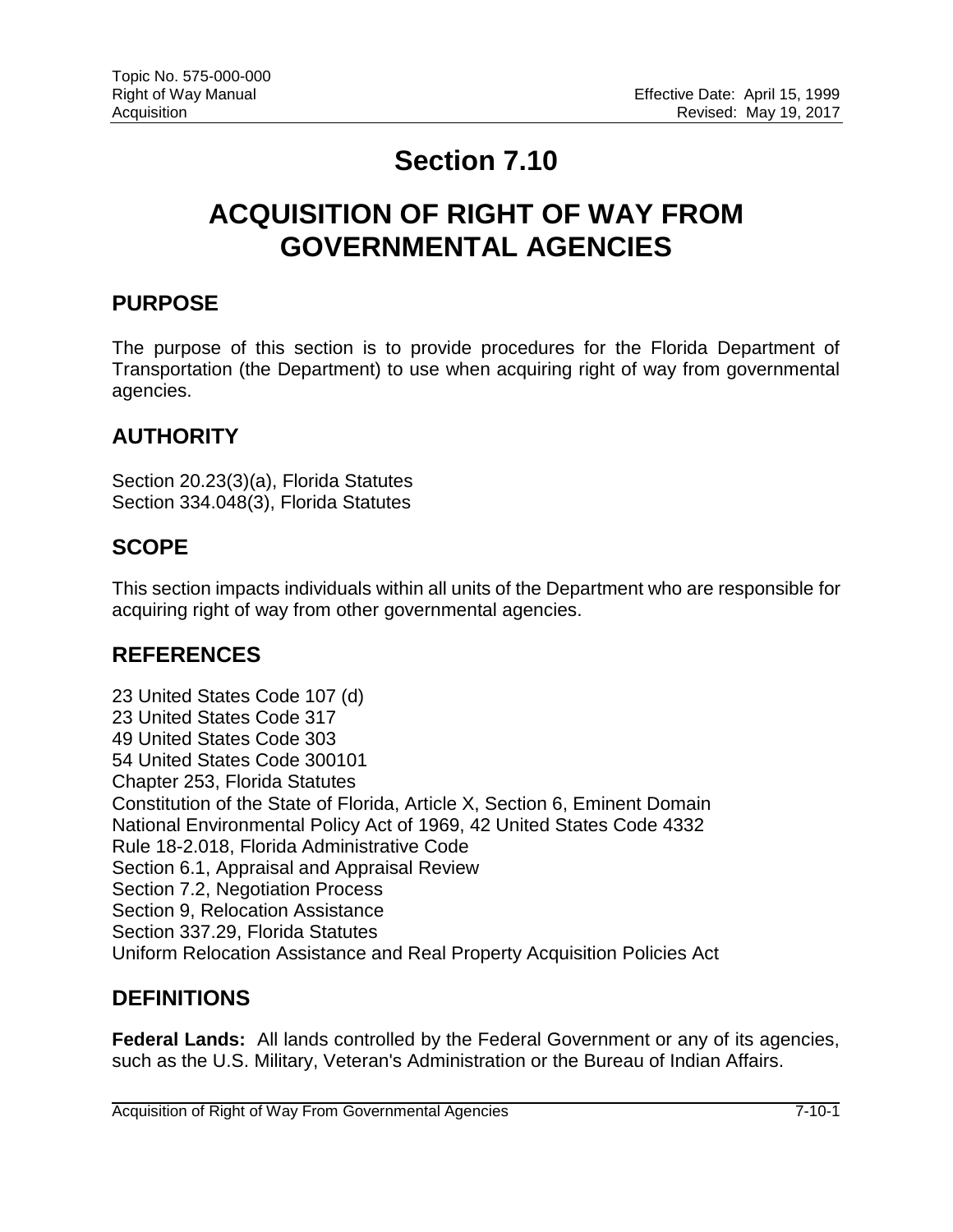**Functional Replacement:** The replacement of real property, acquired for a transportation facility or purpose, with lands or facilities, or both, which will provide equivalent utility. The replacement may be accomplished by construction of a new facility or renovation of an existing facility, whichever is cost effective, feasible and agreed to by the parties to the functional replacement agreement.

**Inter-Local Agreement:** Any contractual agreement between the Department and a local governmental entity by which the local governmental entity would acquire property for transportation purposes and later convey such property to the Department.

**Local Governmental Entity:** A unit of government with less than state wide jurisdiction or any officially designated public agency or authority of such a unit of government. The term may include a county, an incorporated metropolitan planning organization or a Water Management District.

**Local Proprietary Property:** Property owned by a local governmental entity for a specific purpose other than a transportation facility, such as a school, office or park.

**Murphy Act Lands**: Privately owned lands subject to a Trustees of the Internal Improvement Trust Fund (T.I.I.T.F.) roadway reservation. .

**Publicly Owned Lands:** Real property owned by any governmental entity (owning agency) except for public utilities or railroads. Governmental entities may include any municipality, city, county, state, or federal agency or any other political subdivision.

**Reasonable Prevailing Standards:** Enforceable rule or criterion established by authority or by custom; regularly and widely used.

**State Lands:** Those lands under the control of the T.I.I.T.F. for the use and benefit of state agencies such as the University System, Agency for Health Care Administration, Forest Service, Department of Transportation or certain lands held and controlled by the Florida Department of Agriculture.

**Submerged Lands:** State lands lying below the ordinary high water line of fresh waters and below the mean high water line of salt waters and any other lands defined as submerged lands in *Section 253.03, Florida Statutes (F.S.)*.

### <span id="page-2-0"></span>**7.10.1 Acquisition From Local Governmental Entities**

**7.10.1.1** Pursuant to *Section 337.29, F.S.*, the Department shall obtain a deed from any local governmental entity holding title to real property dedicated or acquired for public use as right of way on all roads designated in the State Highway System. In lieu of executing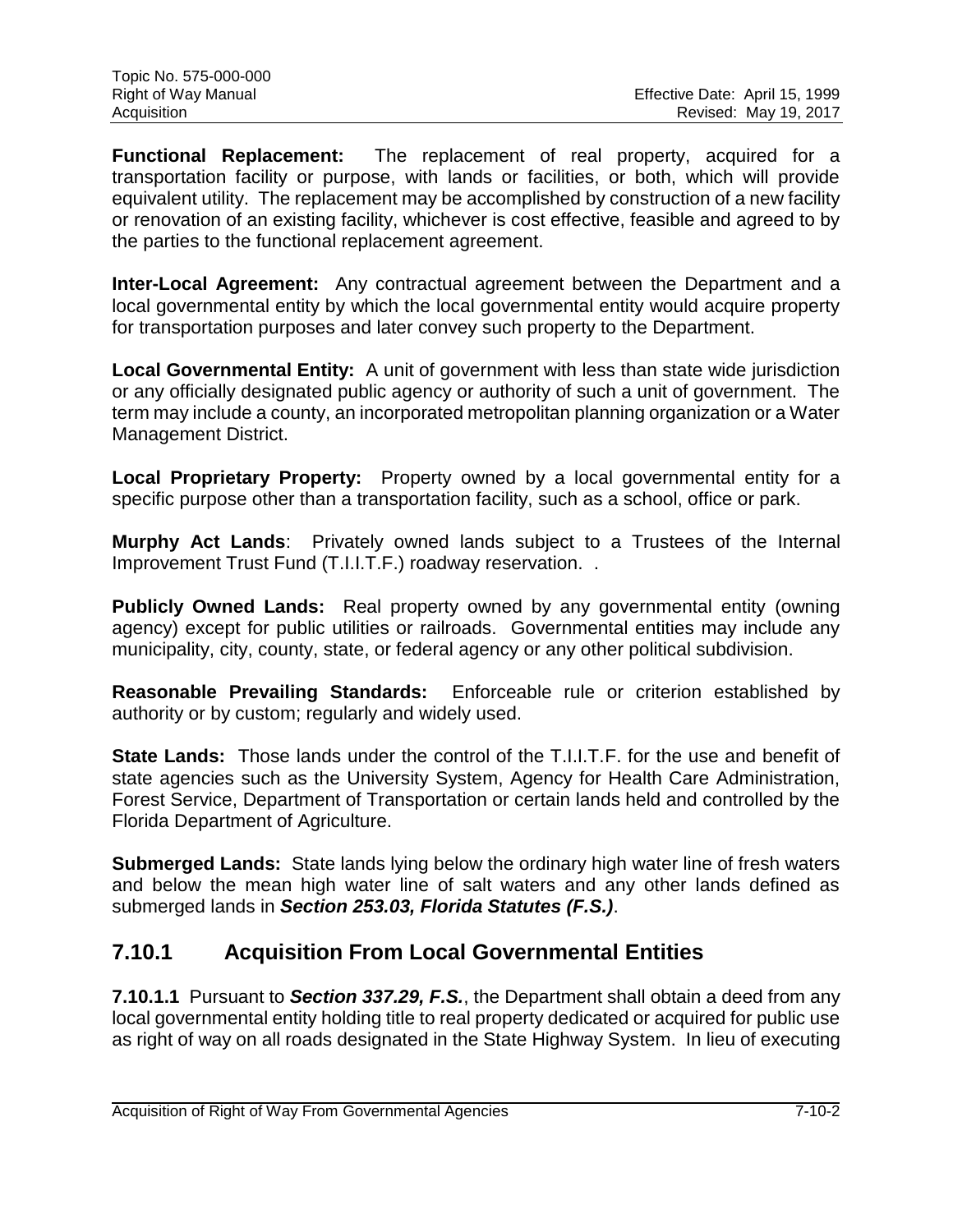| Topic No. 575-000-000 |                                |
|-----------------------|--------------------------------|
| Right of Way Manual   | Effective Date: April 15, 1999 |
| Acquisition           | Revised: May 19, 2017          |

a deed, a local governmental entity may elect to issue a recorded right of way map to the state, covering such lands.

The *Constitution of the State of Florida, Article X, Section 6, Eminent Domain,*  requires the payment of compensation only for the taking of private property for a public purpose. Publicly owned property shall be acquired without monetary payment when the intended use is consistent with the use for which it was dedicated or acquired. If title will not be transferred to the Department, a written permission to use the right of way from the local governmental entity holding title to said right of way must be received by the Department.

**7.10.1.2** When negotiating to acquire a parcel of property held by a local governmental entity in the nature of a local proprietary property the assigned negotiator shall follow all procedures applicable to the acquisition of any privately owned property including, but not limited to, the procedures for acquisition by eminent domain. The agent shall specifically request a donation of the parcel at the initiation of negotiations.

**7.10.1.3** If federal funding will be involved in any phase of the project, whether for design, right of way, or construction, all property to be conveyed to the Department must have been acquired by the local governmental entity according to federal regulations. The Department shall require a written statement from the local governmental agency confirming that all applicable federal procedures were followed before accepting the conveyance of the property from the local governmental entity.

### <span id="page-3-0"></span>**7.10.2 Acquisition of Right of Way from State Agencies**

**7.10.2.1** When state owned property is to be used for transportation purposes the provisions of *Chapter 253, F.S.* must be considered. The Board of Trustees of the Internal Improvement Trust Fund administers and controls all Florida State Lands with the exception of certain lands held and controlled by the Florida Department of Agriculture. The Florida Department of Environmental Protection (FDEP), Division of State Lands performs all staff duties for T.I.I.T.F.

**NOTE**: Lands held and controlled by the Department of Agriculture shall be dealt with on a case by case basis through the Department of Agriculture, Division of Administration.

**7.10.2.2** After the determination is made that state lands are controlled by the T.I.I.T.F. and are needed for transportation purposes, the District shall submit an application to FDEP for processing in accordance with *Rule 18-2.018, Florida Administrative Code, Easements.* The application form may be obtained from the FDEP, Division of State Lands. The following information must be included in the submittal:

**(A)** The legal description for each parcel;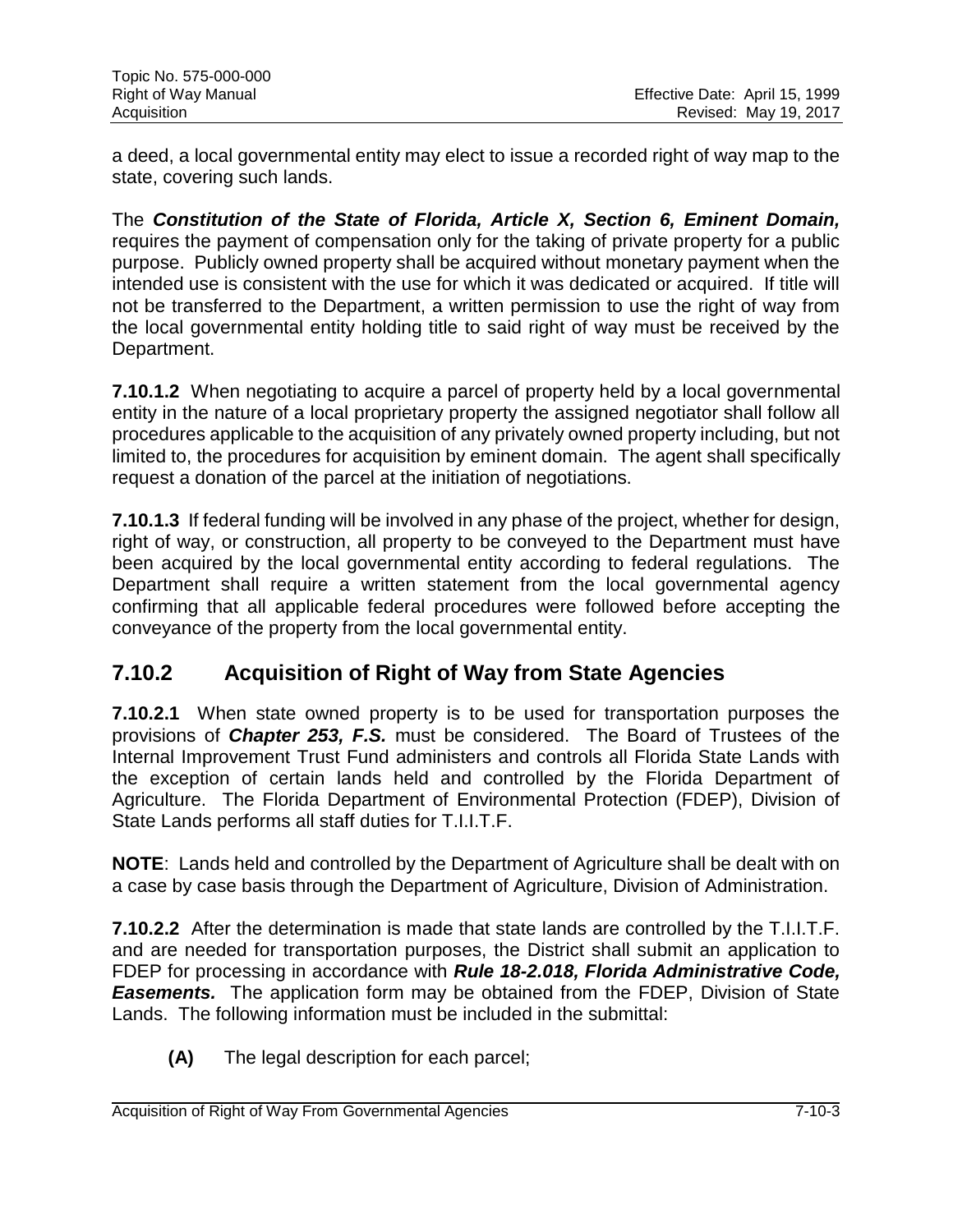- **(B)** A marked right of way map for each parcel with ties to appropriate subdivision and section corners;
- **(C)** A reproducible legal size (8 1/2" X 14") drawing or map for each parcel. It must be totally legible as it will be attached to prepared description and recorded;
- **(D)** The name of any using agency, such as: Department of Education, Agency for Health Care Administration, Florida State University, etc;
- **(E)** A statement of need for the parcel or parcels.

**7.10.2.3** This application requests conveyance of the necessary interests from the T.I.I.T.F. to the Department.

**7.10.2.4** When this application is submitted to FDEP, the District shall request written concurrence from any using agency or agencies, or seek a release or acquire the interest of the using agency.

**7.10.2.5** When FDEP has reviewed and accepted the application and has furnished the T.I.I.T.F. with a letter of approval, the T.I.I.T.F. will execute the necessary right of way document conveying adequate quality and quantity of title to support the transportation project.

**7.10.2.6** When the Department identifies a valid *Murphy Act, Chapter 18296, Laws of Florida 1937,* road reservation within the area of the proposed construction, the District Right of Way Office shall request that T.I.I.T.F. transfer the needed portion of the reservation to the Department. This procedure outlines the process for requesting the transfer. The following steps must be taken to insure the validity of the reservation:

- **(A)** The deed containing the reservation must be thoroughly examined to determine the extent and applicability of the road reservation.
- **(B)** Determination must be made that a designated state road, lying within sufficient proximity of the parcel as set forth in the deed, existed on the date of the deed.
- **(C)** Determination must be made on whether the reservation is affected by a municipal clause, reservation is effective only if the property was lying outside a municipality at the time of conveyance. Determination must also be made on the boundaries of any municipality that might affect the reservation as of the date of the Murphy Act deed.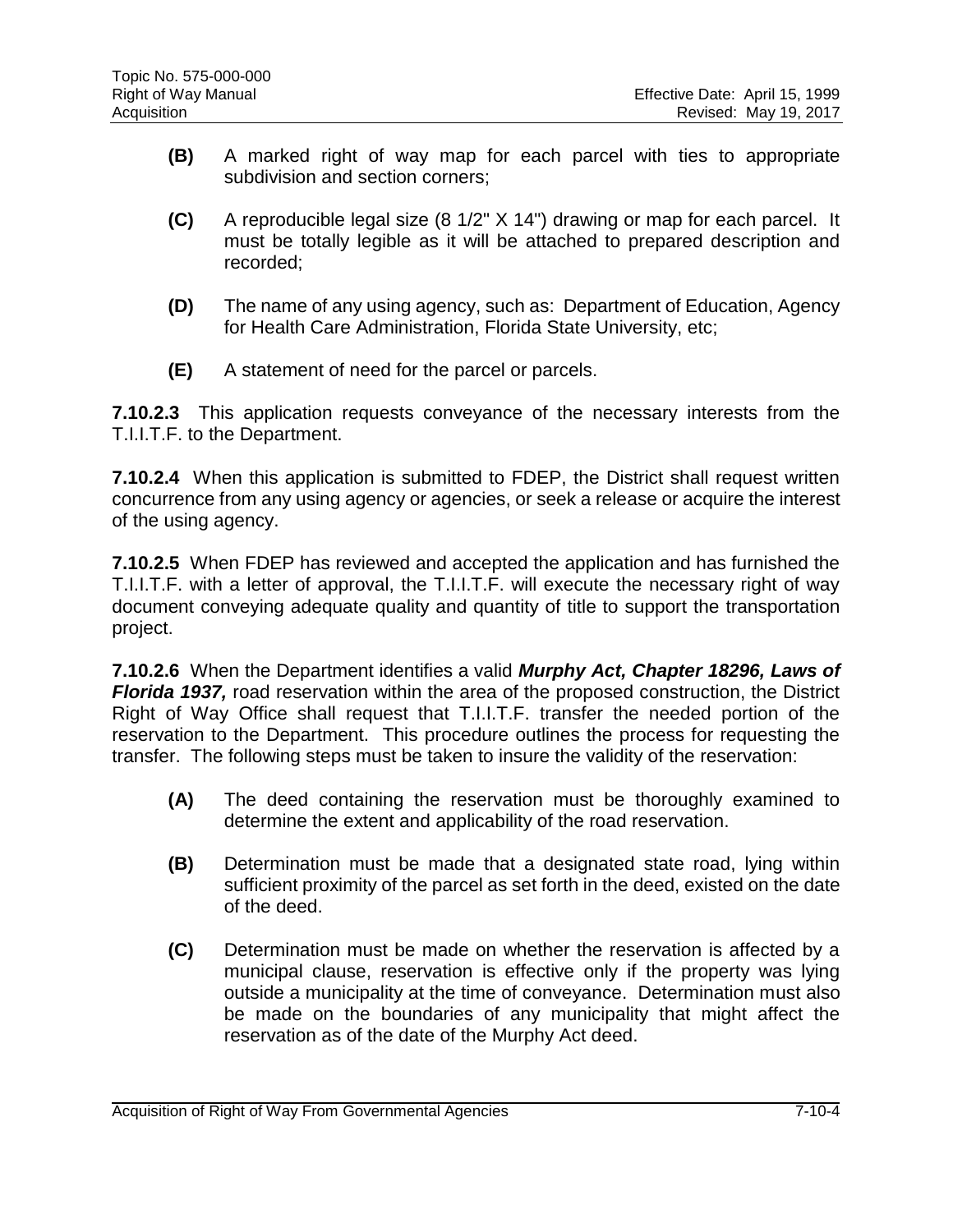- **(D)** A thorough examination of the local public records must be made for any release or partial release of the road reservation. While this search is within the scope of a normal title search, it is recommended that each reservation be verified by the district staff before the right of way maps are transmitted to the District Right of Way Office. The District Right of Way Office should attempt to verify with each property owner affected by a road reservation that the road reservation still exists and that a reservation release has not been granted.
- **(E)** All Murphy Act lands on a project should be addressed together in a single submittal.
- **(F)** The following information is to be sent by the District Office to FDEP:
	- **(1)** A memorandum requesting the transfer of the reservation to the Department. The memo should also set forth the necessity for the transfer, such as to widen the existing facility, to use for new construction, etc.;
	- **(2)** A legal description of the portions of the roadway reservation to be transferred for each affected Murphy Act Deed;
	- **(3)** The Murphy Act Deed number, an Official Records book and page number is not acceptable; and
	- **(4)** A right of way map or drawing clearly depicting the portion of the roadway reservation being transferred.
- **(G)** An appraisal may not be prepared regarding the land value for right of way located within the area encumbered by the Murphy Act reservation unless fee title is being acquired. An appraisal will not be prepared for the value of any improvements located in the area of the reservation unless the improvements are not encroachments as set forth in *Section 7.10.2.6(H)*.
- **(H)** If any improvements have been made to the property encumbered by the Murphy Act reservation after the original sale by T.I.I.T.F., all such improvements shall be considered to be encroachments on the state's reservation. The encroaching improvements must be removed by their owner and no compensation for the encroaching improvements will be paid. If the encroachments are not removed by their owner, the Department shall remove the encroachments. However, if the improvements were placed upon the property encumbered by the Murphy Act reservation before the original sale by T.I.I.T.F., compensation may be appropriate through the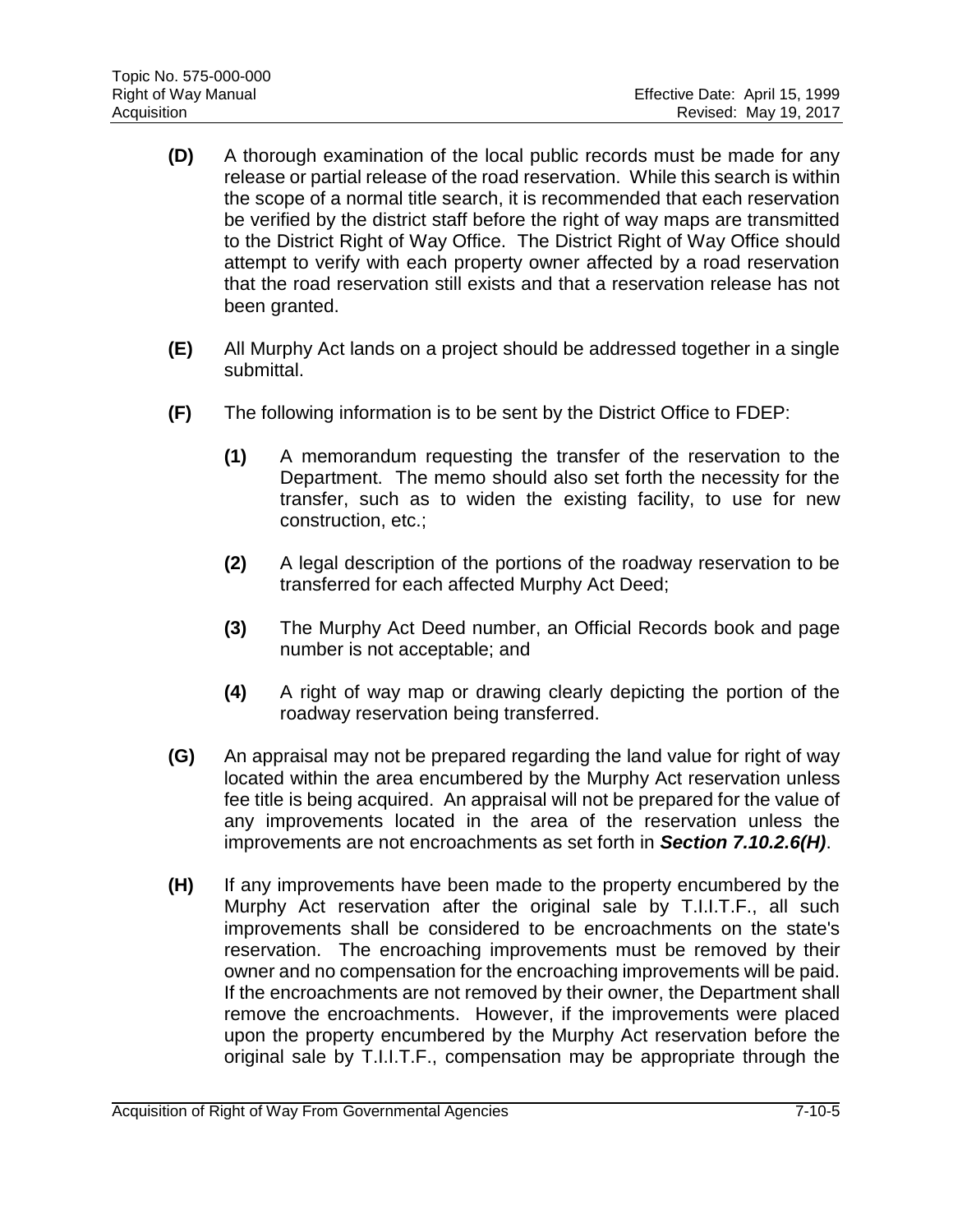appraisal process.

- **(I)** There will be no negotiations conducted for improvements that are encroachments on the reservation area. However, an explanation of the Department's exercise of the Murphy Act reservation may be necessary.
- **(J)** Negotiations shall be conducted in accordance with applicable right of way acquisition procedures, with the owner(s) of improvements that are not encroachments on the reservation area. If negotiations are successful and an agreement is reached for the acquisition of improvements only, the grantor shall deliver a bill of sale to the Department to conclude the transaction. A deed is not required.
- **(K)** In the case of improvements on the reservation that are not encroachments, if acquisition negotiations fail, procedures for acquisition by eminent domain shall be followed.
- **(L)** Relocation Assistance shall be provided as applicable in accordance with the *Right of Way Manual, Section 9, Relocation Assistance*, regardless of the encroachment status of the improvements.

**7.10.2.7** An easement must be obtained from T.I.I.T.F. through FDEP, before construction of any structure on such parcels.

In obtaining an easement to the required land, the law states that submerged lands can be conveyed only to the owners of the abutting upland. Therefore, the Department must acquire either fee title or a permanent easement to the abutting upland.

The following information shall be included in the application submitted to FDEP:

- **(A)** Legal description for each parcel. Ties to appropriate subdivisions and section corners must be shown;
- **(B)** A reproducible legal size (8 1/2" X 14") drawing or map of each parcel. It must be totally legible as it is attached to prepared description and recorded after execution by the Trustees;
- **(C)** A statement of when title to the upland parcels will be acquired;
- **(D)** A statement of the need for the parcel or parcels; and
- **(E)** Copies of permits that are required from other agencies such as FDEP, U.S. Coast Guard, and U.S. Corps of Engineers.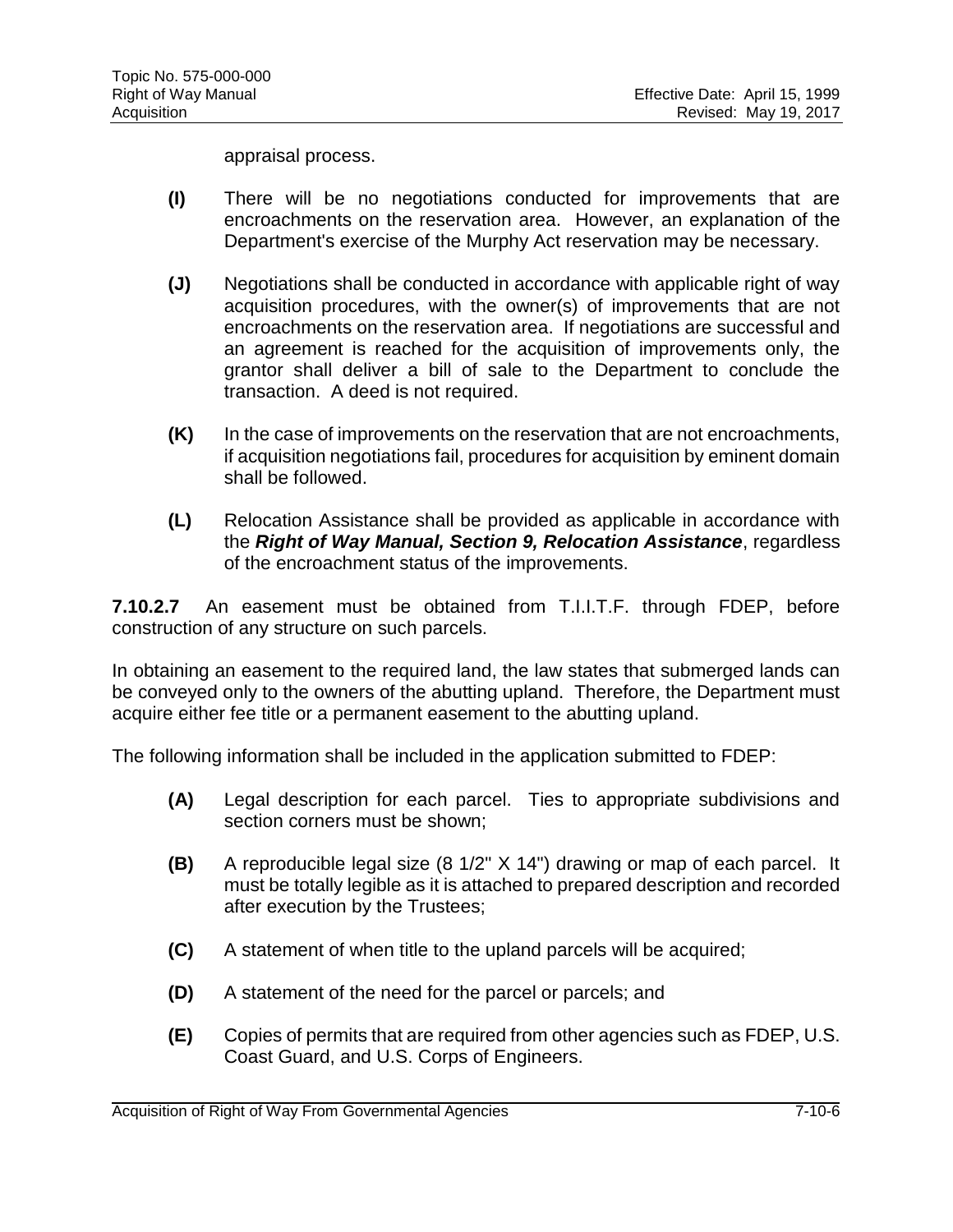**7.10.2.8** The following steps must be taken when acquiring a parcel that is within the Florida Greenways State Recreation and Conservation Area:

- **(A)** The District Office shall prepare and send a memorandum to FDEP providing the location and design of the transportation facility that requires crossing the greenways;
- **(B)** The memorandum shall clearly state that the transportation use is necessary to serve a statewide public need;
- **(C)** If the greenways land is owned by the state, the Department shall pay fair market value for the land based upon an appraisal meeting FDEP standards; and
- **(D)** If the greenways lands are privately owned and are within the right of way needed for the transportation facility, acquisition shall occur following the procedures applicable to any other privately owned property.

#### <span id="page-7-0"></span>**7.10.3 Federal Land Transfers**

**7.10.3.1** The Department shall file an application for lands or interests in lands needed for highway purposes and owned by the United States. The application shall be filed with the Federal Highway Administration (FHWA) pursuant to *23 United States Code (U.S.C.) 107(d)* and *23 U.S.C.317.* An exception to this directive will be made for lands or interests that are managed or controlled by the Army, Air Force, Navy, Veterans Administration, or Bureau of Indian Affairs. In those cases the application shall be made as follows:

- **(A)** Army or Air Force:The application should be submitted directly to the Installation commander and the appropriate District Engineer, Corps of Engineers, Department of the Army.
- **(B)** Navy: The application should be submitted directly to the District Public Works Officer of the Naval District involved.
- **(C)** Veterans Administration:The application should be submitted directly to the Director, Veterans Administration, Washington, D.C.
- **(D)** The Bureau of Indian Affairs:Application should be submitted directly to the Bureau of Indian Affairs, Washington, D.C., for right of way across tribal lands or individually owned lands held in trust by the United States or encumbered by Federal restrictions. All other lands held by the Bureau of Indian Affairs are transferred under *23 U.S.C. 107(d)* and *23 U.S.C. 317.*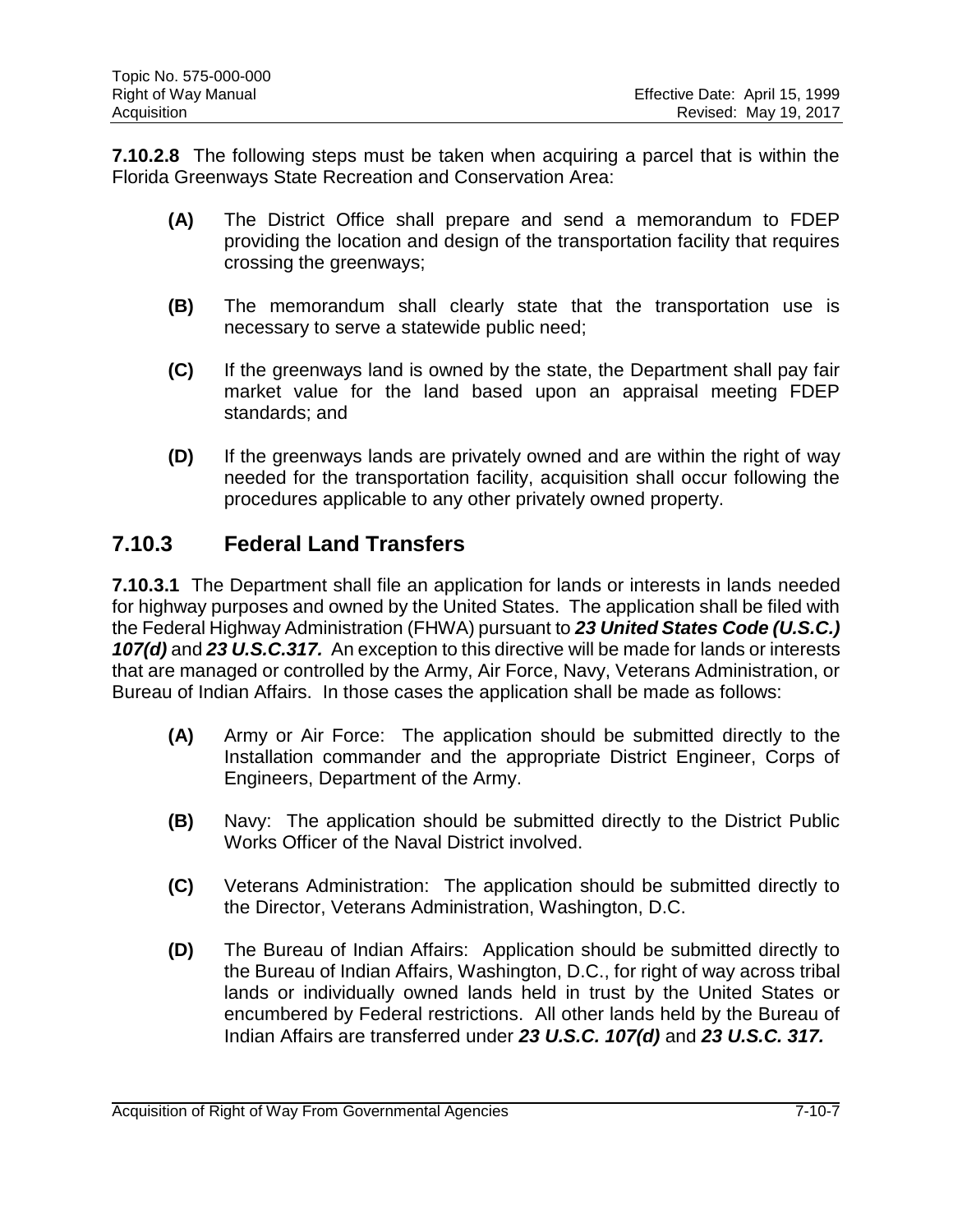**7.10.3.2** All requests for Federal Land Transfers shall contain the following information:

- **(A)** The purpose for which the lands are to be used;
- **(B)** The estate or interest in the land required by state statute;
- **(C)** The federal aid project number;
- **(D)** The name of the federal agency exercising jurisdiction over the land and identity of the installation or activity in possession of the land;
- **(E)** The name and phone number of the contact person at the federal agency exercising jurisdiction;
- **(F)** A commitment to construct the highway on or to remove materials from the lands to be transferred within a period of not more than ten (10) years following the transfer of the lands to the state;
- **(G)** One copy of the drawing or map of the lands to be acquired. The map must correspond with all information in the legal description. Each course and distance in the legal description must appear on the map, or be readily derived from it. This requirement applies also to other identifying features, such as section, township, meander lines, etc.;
- **(H)** One copy of a legal description of the land needed. A metes and bounds description is preferred by FHWA and should be used when possible;
- **(I)** A statement regarding compliance with the *National Environmental Policy Act of 1969, 42 U.S.C. 4332, et seq.*, *54 U.S.C. 300101 et seq.*with provisions for *Preservation of Parklands, 49 U.S.C. 303*,if applicable; and
- **(J)** One copy of reproducible legal size (8 1/2 " X 14") drawing or map.
- **7.10.3.3** The following steps are necessary for each transfer:
	- **(A)** After FHWA concurs with the application for the transfer, the Department prepares the deed of conveyance. Before this is done, a list of special conditions for the transfer should be obtained from the agency with jurisdiction. These special conditions are incorporated in the deed of conveyance.
	- **(B)** After the deed for the conveyance has been prepared, it along with a copy of the Department's approved right of way map is transmitted to FHWA.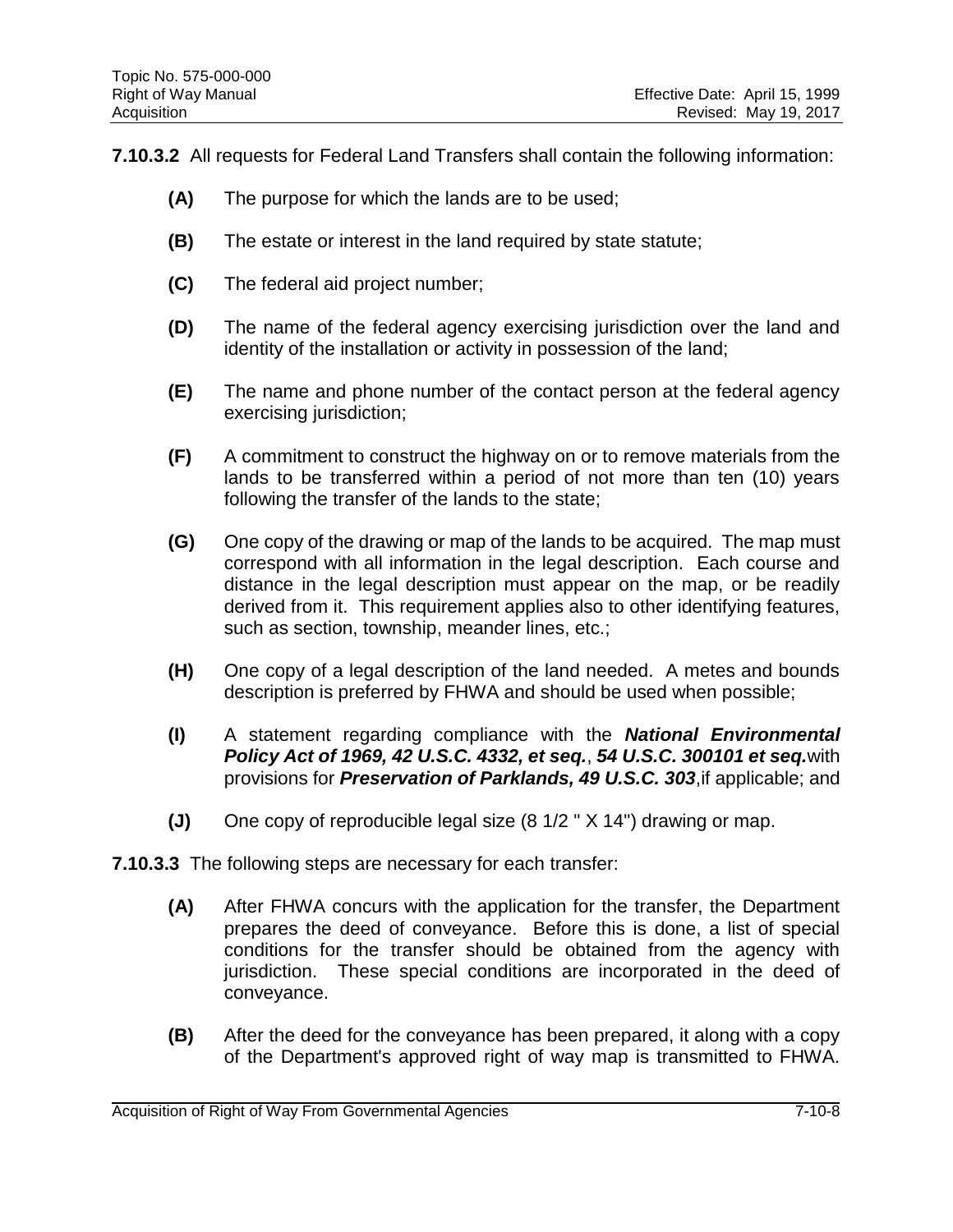FHWA then reviews and concurs with the deed.

- **(C)** After FHWA concurs with the deed, the Department transmits the deed to the agency with jurisdiction for concurrence. A letter of concurrence is secured from the agency.
- **(D)** The letter of concurrence and two originals of the approved deed with maps are then transmitted to FHWA. FHWA executes the deeds and transmits them to the Department.
- **(E)** One of the deeds is recorded by the Department. The Department retains the recorded deed and its recording information. The other executed deed is transmitted to the agency with jurisdiction.
- **(F)** A copy of the recorded deed and map with the recording evidence is then transmitted to FHWA.

#### <span id="page-9-0"></span>**7.10.4 Functional Replacement of Real Property in Public Ownership**

**7.10.4.1** When lands, buildings, or other improvements are needed for transportation purposes, but are held by a governmental entity and utilized for public purposes other than transportation, the Department may compensate the entity for such properties by providing functionally equivalent replacement facilities. The providing of replacement facilities may only be undertaken with the agreement of the governmental entity affected.

**7.10.4.2** Costs of increases in capacity and other betterments are not eligible for reimbursement except those necessary to replace utility; those required by existing codes, laws, and zoning regulations; and those related to reasonable prevailing standards for the type of facility being replaced.

**7.10.4.3** When functional replacement is considered, the following conditions must be met:

- **(A)** The property to be replaced must be publicly owned;
- **(B)** The use of functional replacement must be in the public's interest. This is the consideration that the public interest is well served by the functional replacement and that the proposed solution is cost effective. There must be a clear showing that the public function to be replaced is essential to the affected community;
- **(C)** On projects pursuing federal participation in right of way, FHWA must agree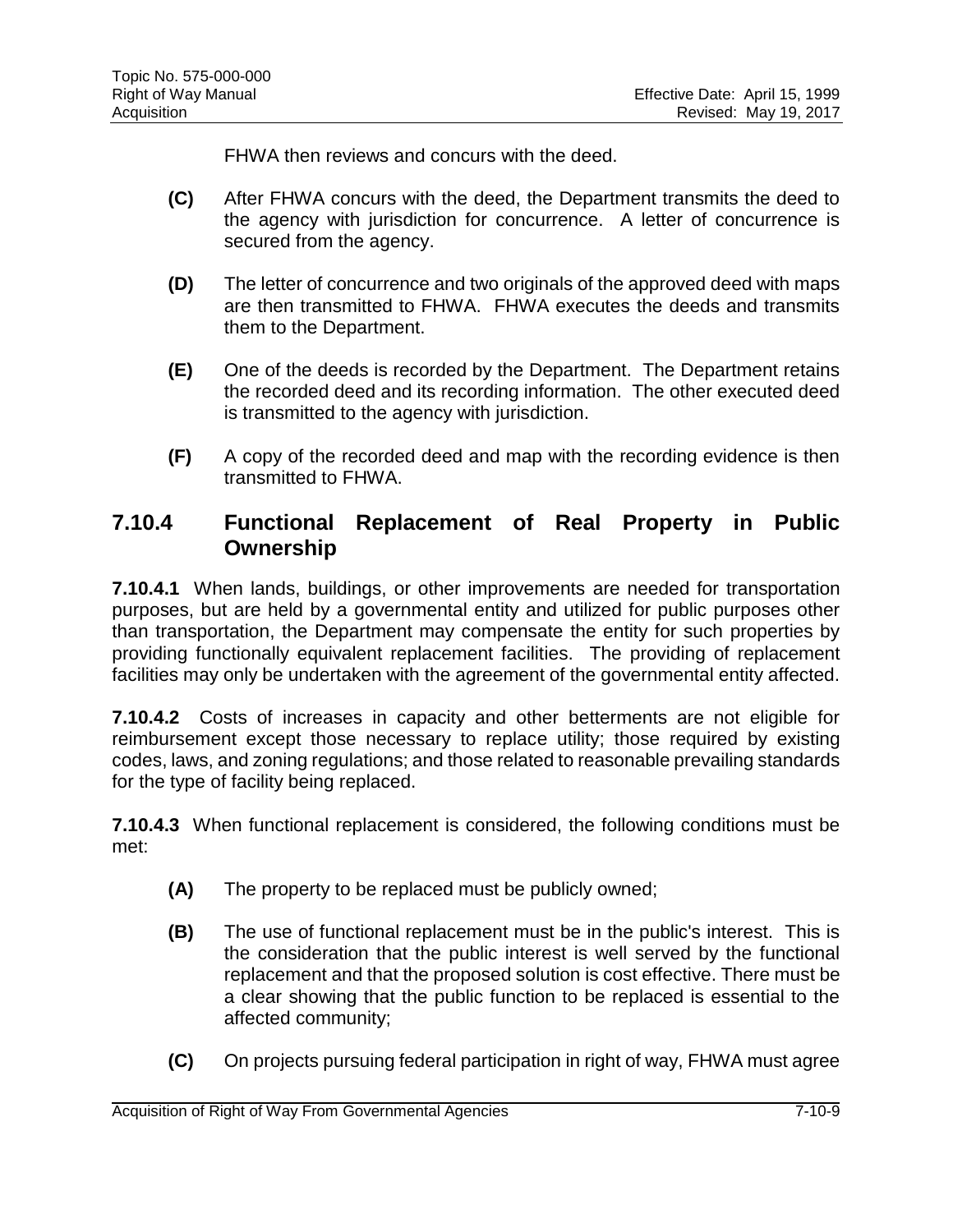that functional replacement is in the public's interest and must concur with the Department's assessment of its use;

- **(D)** On projects pursuing federal participation in right of way, FHWA must grant authorization to proceed with functional replacement prior to incurring any functional replacement costs;
- **(E)** The functional replacement must actually take place, the costs of replacement must actually be incurred; and
- **(F)** Replacement sites and construction must be in compliance with existing codes, laws, and zoning regulations for the area in which the facility is located.

**7.10.4.4** All publicly owned real property must be identified during the project development and environmental phase of a project. When publicly owned lands must be acquired for a project, notification shall be submitted to the District Right of Way Manager at the earliest practicable time. The District Right of Way Manager will make the determination of whether the acquisition of the property using functional replacement is feasible.

**7.10.4.5** During the early stages of project development, when functional replacement is being considered, the following must occur:

- **(A)** Representatives from the District Right of Way Office must meet with representatives of the owning agency to discuss the effect of a possible acquisition and potential application of functional replacement; and
- **(B)** The results of these discussions and any decisions resulting from them shall be included in the Environmental Document.

**7.10.4.6** At the earliest practicable time, the Department will have the exiting facility's real property appraised and shall establish an amount it believes to be just compensation. The parcel and the appraisal shall be reviewed in accordance with the requirements of the *Right of Way Manual, Section 6.1, Appraisal and Appraisal Review*.

**7.10.4.7** After just compensation for the parcel is established, the District Right of Way Manager shall advise the owning agency, in writing, of the amount. The owning agency shall have the option of accepting the just compensation established by the appraisal process or accepting functional replacement.

**7.10.4.8** The owning agency may waive its right to have an estimate of compensation established by the appraisal process if it prefers functional replacement.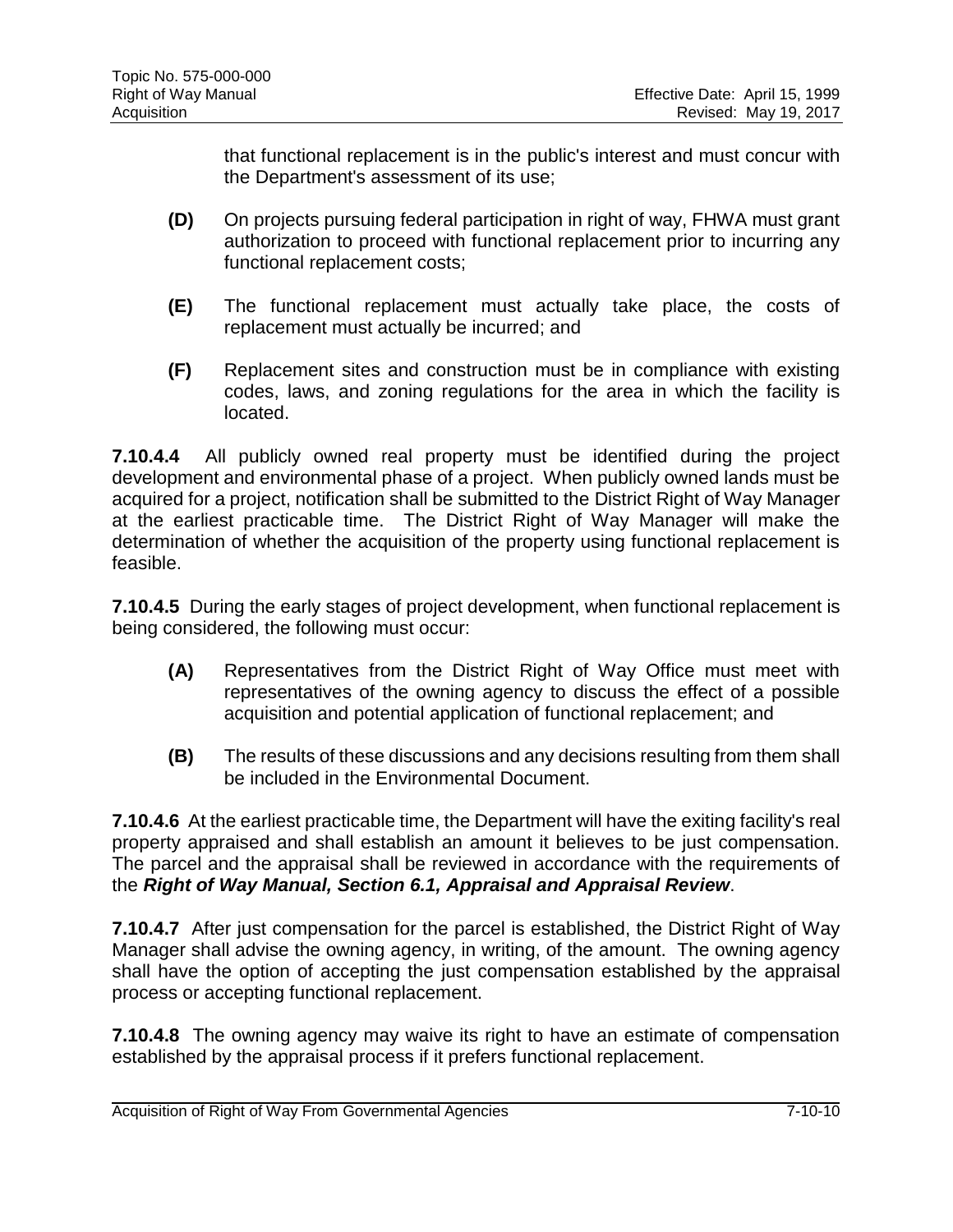| Topic No. 575-000-000 |                                |
|-----------------------|--------------------------------|
| Right of Way Manual   | Effective Date: April 15, 1999 |
| Acquisition           | Revised: May 19, 2017          |

**7.10.4.9** When an owning agency selects functional replacement of an existing facility, a written request for functional replacement must be provided to the Department. The District shall be responsible for obtaining the written request of the functional replacement of the existing facility from the owning agency. This request must fully explain why functional replacement is in the public's interest.

**7.10.4.10** In all cases when functional replacement is utilized the district shall be responsible for review of the plans, specifications and estimates to ensure that betterments are not included.

**7.10.4.11** On projects pursuing federal participation in right of way, if functional replacement is selected, the District Right of Way Manager shall submit, through the State Right of Way Manager, Acquisition, a specific request to FHWA for concurrence in the use of functional replacement. The request must include the following:

- **(A)** The cost estimate data for the replacement;
- **(B)** Any agreements reached at meetings between the Department and the owning agency;
- **(C)** An explanation of the basis for the request; and
- **(D)** A statement that any replacement property will be acquired in accordance with the provisions of the *Uniform Relocation Assistance and Real Property Acquisition Policies Act* and applicable FHWA regulations.

**7.10.4.12** On projects with federal participation in right of way, the use of functional replacement requires the following reviews and approvals:

- **(A)** Prior to entering into the functional replacement agreement, the proposed agreement with applicable supporting documentation, which has been reviewed by the district to ensure no betterment is included, must be submitted to the State Right of Way Manager, Acquisition, for submission to FHWA for review and approval of the agreement. This review and approval shall be solely for the purpose of ensuring that betterments are not included in the proposed facility. The following must be included in the package as applicable:
	- **(1)** The proposed agreement;
	- **(2)** Typical construction plans and specifications for the facility;
	- **(3)** Any documentation necessary to support the estimated costs of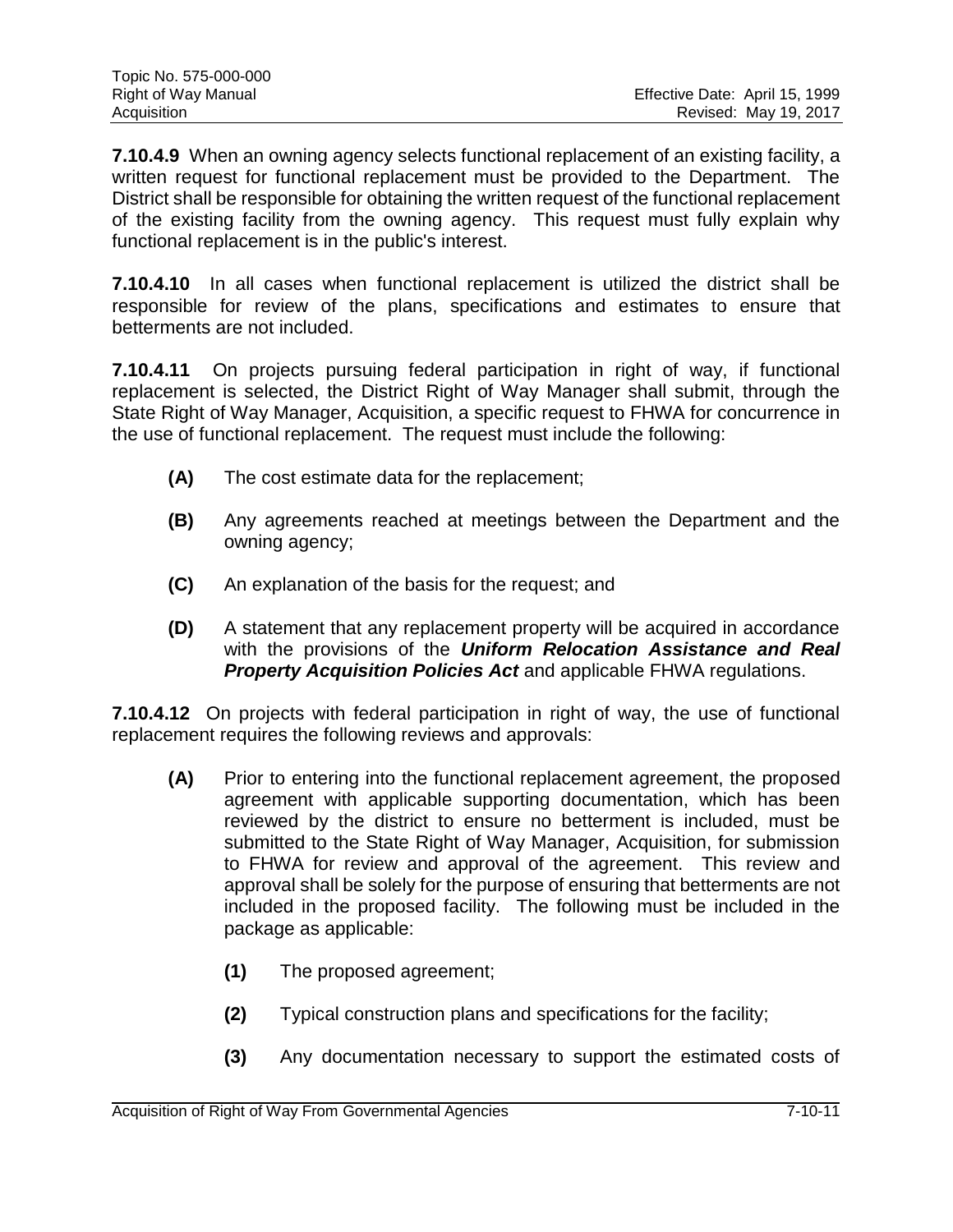replacement as reflected in the agreement.

- **(B)** After the functional replacement agreement is properly approved and executed by all parties and prior to commencement of construction of the replacement facility, the construction plans, estimates and any modifications thereto must be submitted to the State Right of Way Manager, Acquisition, for submission to FHWA for approval. The district must have reviewed and approved all of this documentation prior to submission to the State Right of Way Manager, Acquisition. This review and approval shall be solely for the purpose of ensuring that betterments do not exist. This review is not for the purpose of approving the quality or adequacy of the design or structural or material components. The review shall, among other applicable items, compare the size of the building, including the height and square footage, and the size of the site of the existing facility with the same components of the replacement facility. Approval shall be based upon the comparability of the facilities.
- **(C)** This is a review of the agency's bidding and letting process only. Documentation of the owning agency's bidding and letting process must be submitted to the State Right of Way Manager, Acquisition, for submission to FHWA for approval. When the process has been reviewed and approved by FHWA, the owning agency shall utilize its procedures in the bidding and letting of the construction contract. The owning agency may provide a summary, on its letterhead, of its process for review or it may submit copies of the applicable requirements. After review and approval by the district, this documentation must be transmitted to the State Right of Way Manager, Acquisition, for submission to FHWA.

**NOTE:** In order to shorten the total time necessary for the functional replacement process, it is recommended that the documentation for the owning agency's bidding and letting process be submitted for review and approval as early as possible after the determination has been made to utilize functional replacement and prior to execution of the Functional Replacement Agreement.

**7.10.4.13** On projects with federal participation in right of way, an agreement shall be entered into by the Department and the owning agency setting forth the rights, obligations and duties of each party with regard to the facility being acquired, the acquisition of the replacement site, and the construction of the replacement facility, prior to the Department's and FHWA's concurrence with the award for actual construction. The executed agreement shall include, but not be limited to, the following:

**(A)** An explanation of how the cost of the new facility will be shared between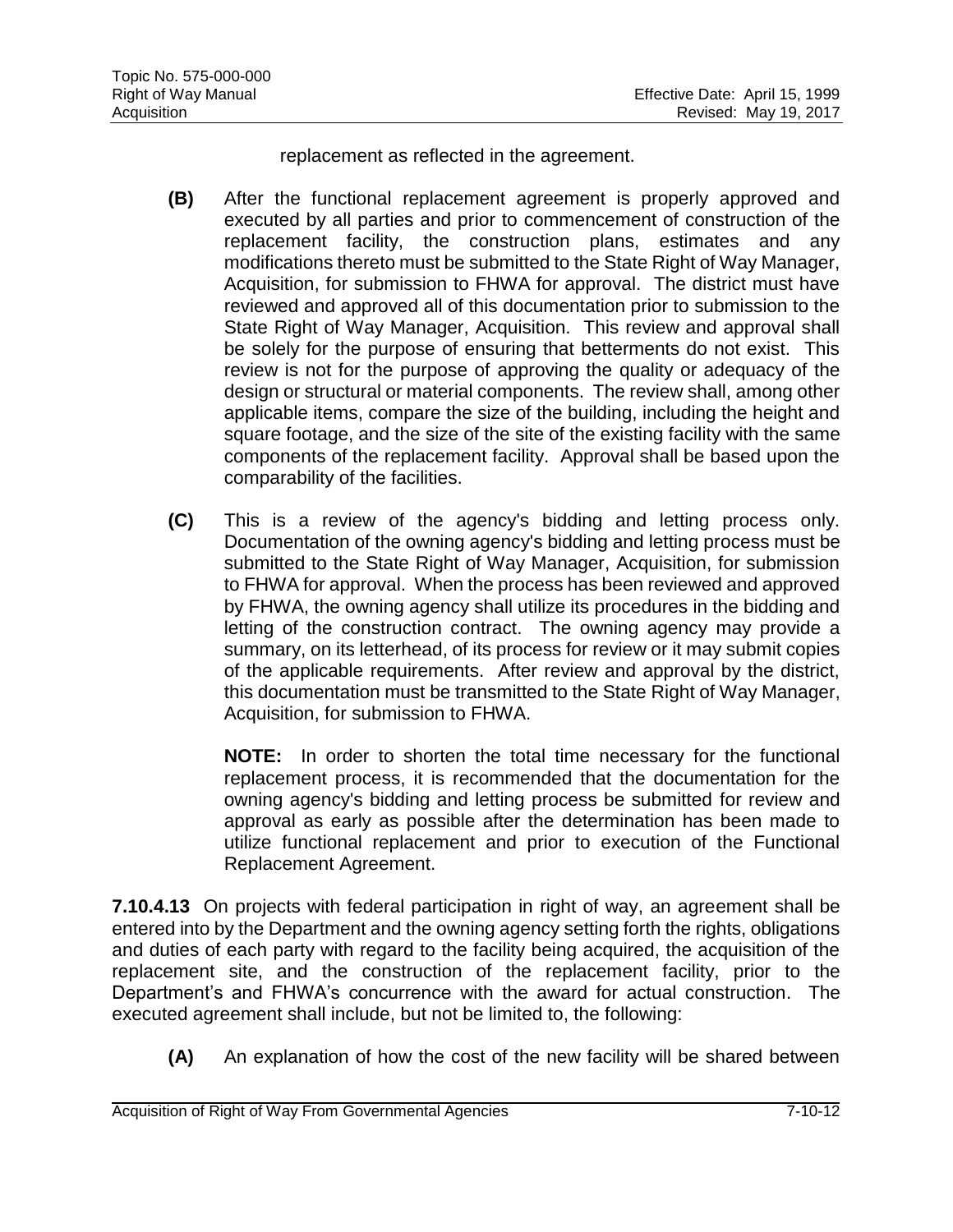the parties;

- **(B)** The point at which the title to the parcel of the existing facility will transfer to the Department;
- **(C)** An explanation of how the functional replacement on a project will be funded and at what point the payment(s) will be made;
- **(D)** Estimated costs to replace the facility and site, if applicable;
- **(E)** A statement that the owning agency shall follow its bidding and construction processes if the procedures are acceptable to the Department and, on projects with federal participation in right of way, acceptable to FHWA; and
- **(F)** A statement of the Department's requirement for periodic inspections during the construction of the facility.

**7.10.4.14** The following Departmental approvals shall be required for Functional Replacement Agreements:

- **(A)** The District Right of Way Manager, or the one employee designated as having settlement authority per *Section 7.2, Negotiation Process*, is authorized to approve functional replacement agreements that are less than \$500,000.
- **(B)** For functional replacement agreements from \$500,000 to \$1,000,000, approval by the District Director of Production is required in addition to the District Right of Way Manager, or the one employee designated as having settlement authority per *Section 7.2, Negotiation Process*.
- **(C)** For functional replacement agreements exceeding \$1,000,000, approval by the District Secretary is required in addition to the District Right of Way Manager, or the one employee designated as having settlement authority per *Section 7.2, Negotiation Process*.

**7.10.4.15** The district is responsible during construction of the replacement facility for periodic onsite inspections to note changes from the approved plans and to ensure that betterments that were not approved as items in the functional replacement agreement are not included.

**7.10.4.16** If, during construction, change orders are needed, the district shall be responsible for review of the change(s) to ensure that betterments are not included. Additionally, on projects with federal participation in right of way, all change orders must